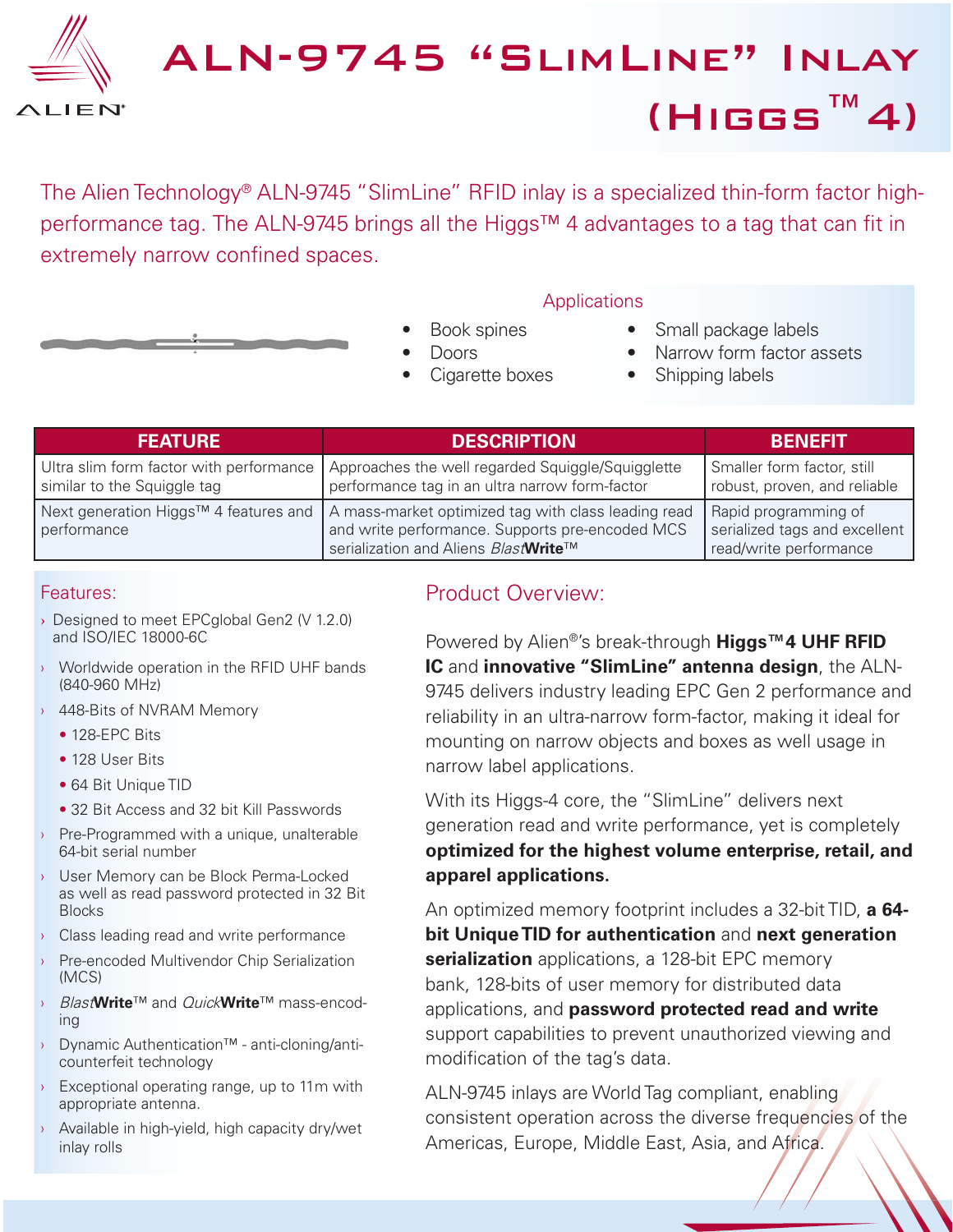

# ALN-9745 Inlay Orientation



Standard Alien Inlay rolls unwind with metal antenna side facing outward, with respect to the core.

## ALN-9745 Inlay/Tag Specification

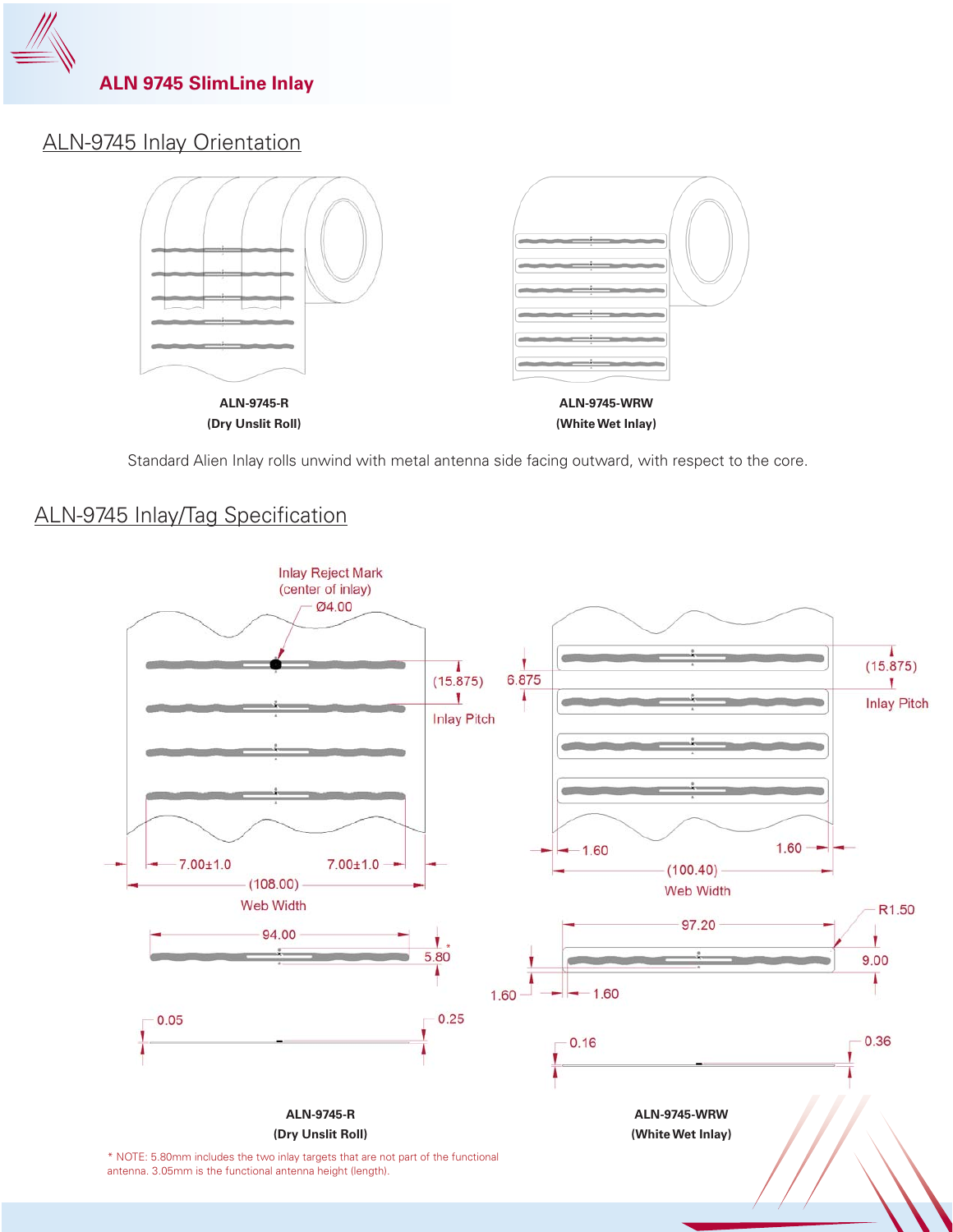

#### **ALN 9745 SlimLine Inlay**

# ALN-9745 Inlay Stackup

| DRY INLAY THICKNESS, ±10% |           |
|---------------------------|-----------|
| <b>OVER ANTENNA</b>       | $0.05$ mm |
| <b>OVER CHIP</b>          | $0.25$ mm |

**INLAY** 

**ALN-9745-R (Dry Unslit Inlay)**

# ALN-9745 Inlay Angular Sensitivity



Angular Sensitivity (Relative Read Range vs. Orientation)

Angular Sensitivity Inlay is rotated in the x, y, plane about the z axis (tag shown at 0° with respect to face of antenna)

 $\equiv$ 

| x | Antenna |  |
|---|---------|--|

| <b>OVER ANTENNA</b> | $0.16$ mm |
|---------------------|-----------|
| <b>OVER CHIP</b>    | $0.36$ mm |

| <b>ADHESIVE</b>                                         |                   |
|---------------------------------------------------------|-------------------|
| <b>INLAY</b><br><b>ADHESIVE</b><br><b>RELEASE LINER</b> | 7 8 7 8 7 8 7 8 7 |

**ALN-9745-WRW (White Wet Inlay)**